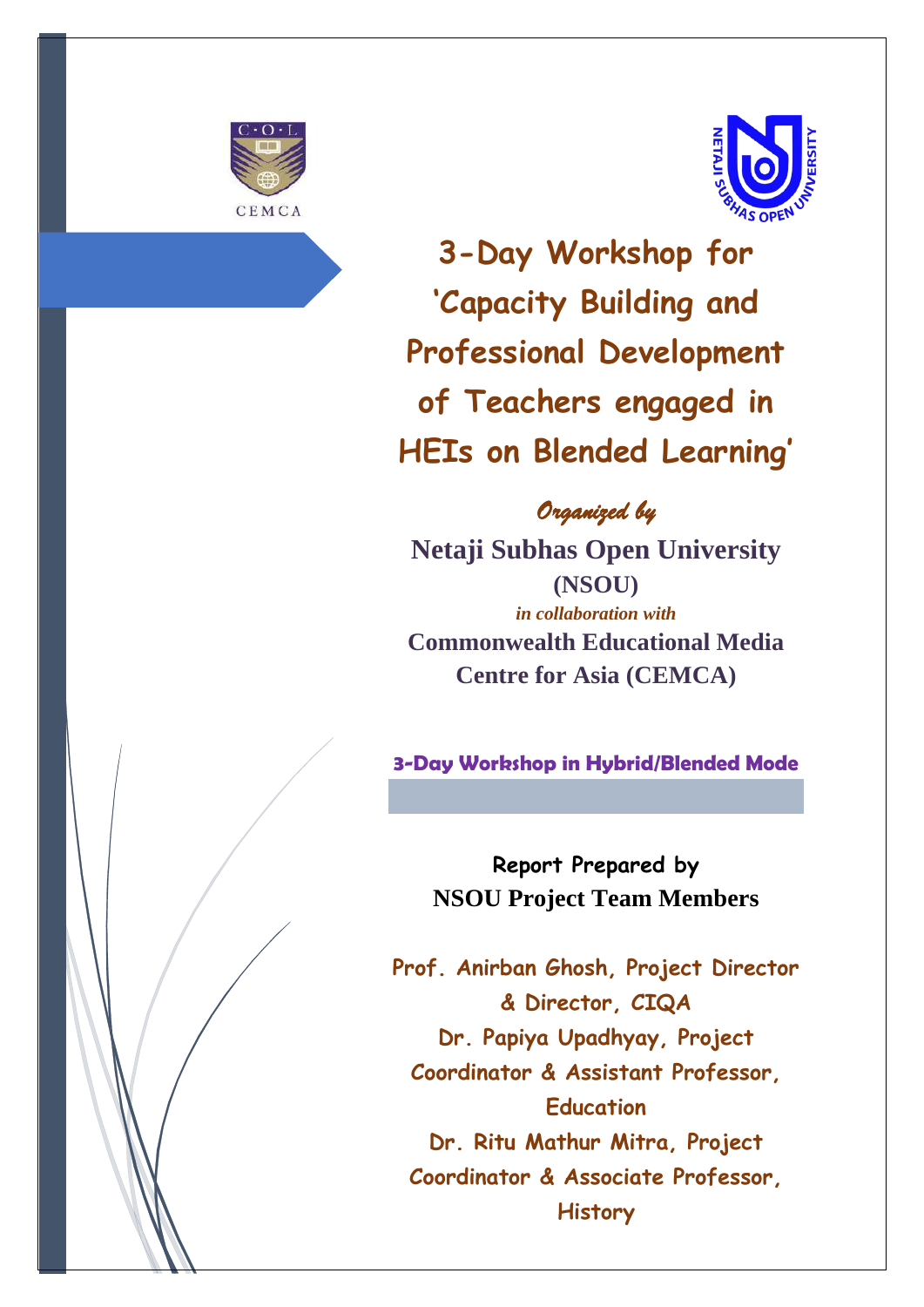#### **Overview of the Project:**

The scenario of the higher education is rapidly changing and the need of the hour for accelerating the global competition, increase in employment opportunities, for ensuring inclusive and equitable quality education and promote lifelong learning opportunities for all. The outbreak of COVID-19 has resulted in a paradigm shift in education throughout the world. Online/ Blended teaching learning has become need of the hour to sustain our education system. However, there are demands for both technology and traditional learning methods. As a result of this, the art of combining digital learning tools with more traditional classroom face to face teaching gave birth to the term "Blended Learning". The Project delivers and disseminates the idea that Blended learning is not a mere mix of online and faceto-face mode, but it refers to a well-planned combination of meaningful activities in both the modes. In this context nurturing 5 E's, (Engaging, Equalizing, Enriching, Enabling and Empowering) in the teachers to better equip with emerging technologies in their transaction of classes and creating, designing, developing the online courses for better learning, better employment, better livelihood, better citizen and for better and effective teaching learning processes.

#### **Project Objectives:**

The Project lays emphasis and intends-

- To improve the knowledge and skills of teachers/academicians in higher education to develop and offer Online/Blended Course.
- $\ddot{\text{+}}$  To enable the staff/faculty members to the process of planning, designing, developing and delivering online courses.
- $\ddot{\phantom{1}}$  To adopt appropriate ICT tools and learning platforms as an adjunct to face-to-face teaching and to teach in a full online or distance learning context.
- $\ddot{\text{+}}$  To find out the prospects and challenges of providing online/blended learning in the context of Higher Education Institutions in West Bengal.
- $\ddot{\phantom{a}}$  To find out the prospects and challenges of providing online/blended learning in the context of Higher Education Institutions in West Bengal.

#### **Workshop File:**

- Date & Time: 7-9 January 2022, 10.30 AM-5 PM
- Venue: Hybrid/Blended, on ZOOM platform
- Participants 45 (Male-36, Female-9)

**Backdrop**: ICT tools of learning have been around for past many decades but the Education Sector in India was reluctant to use it. However, with the coronavirus pandemic attacking life and learning as we know it, the 'new normal' in education had to fall back on technology driven education overnight and use the digital platform for teaching-learning. But the teachers were not adequately trained for this sudden shift from offline to online education, nor were the requisite technological tools easily available to them. Internet connectivity issue was also a major concern for online education.

In this context it was important to develop a blended form of teaching-learning which is not a mere combination of the online and face to face mode but an innovative methodology, facilitating the educator to adopt a more learner-centric approach, developing life skills and lifelong learning along with better opportunities of employment, social cohesion and human progress.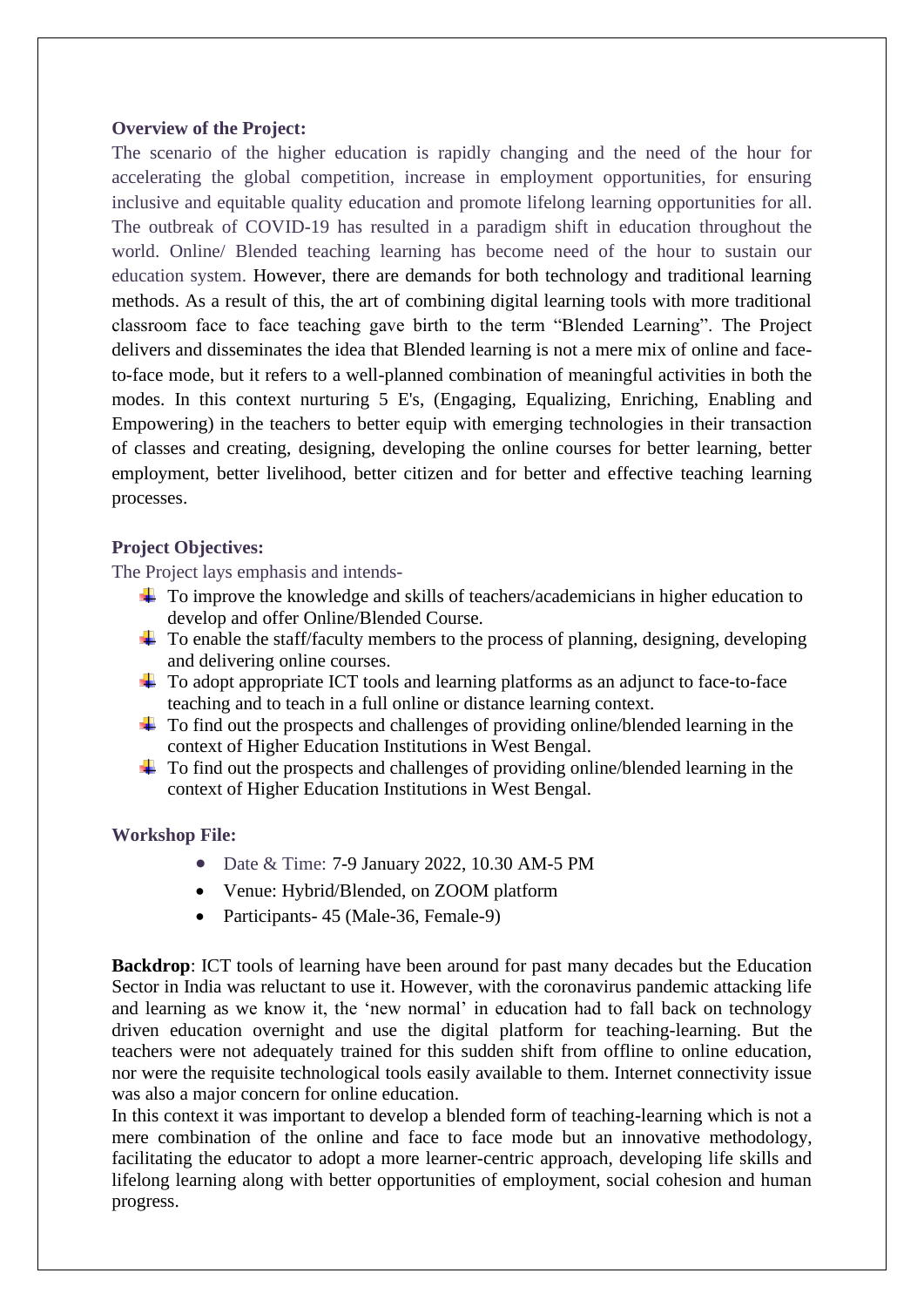In this backdrop**,** CEMCA and NSOU collaborated to organize a series of workshops on 'Enhancing Capacity of Higher Education Teachers' to equip the teachers of Higher Education with the nuances of blended learning. The first workshop was organized Face to Face (F2F) successfully in Durgapur RC, NSOU. Due to upsurge of Covid-19 infection in the state and in view of the recently issued GO**, the second 3-Day workshop for 'Capacity Building & Professional Development of Teachers engaged in HEIs on Blended learning'** was shifted from Face-to-Face (F2F) mode to hybrid/blended mode. The mentors remained present in the Board Room (following the Covid protocols) of the University HQs to facilitate the workshop for the first two days while the third day was conducted fully online. College/University teachers from Darjeeling, Jalpaiguri, Coochbehar, Dakshin Dinajpur districts participated in this workshop. A total of 35male teachers and 09 female teachers/educators participated in the workshop through online mode.

#### **DAY 1 (07.01.2022)**

#### **Inaugural Ceremony:**

**The Welcome Address** was delivered by C.A. Kishore Sengupta, Registrar, NSOU. Sri. Sengupta at the very outset extended a warm welcome and new year greetings to all the dignitaries and learned participants present online and offline in the event. He traced NSOU's development from its humble beginnings as the sole State Open University in West Bengal to its recent award of Grade 'A' by NAAC and its new goals in its Silver Jubilee year of existence.

**Address by Project Director**-Professor Anirban Ghosh, Project Director, and Director, CIQA, Director (i/c), SoPS, SVS, NSOU succinctly pointed out the significance of reaching out to all learners and delivering educational content to them through the digital platform. He showed how NSOU had gainfully collaborated with CEMCA since 2014-15 to design innovative and technology-driven educational programmes, which held it in good stead during the pandemic while other academic institutions were caught unawares and floundering. Prof. Ghosh further recollected the glorious association of NSOU with CEMCA and its ardent support in various academic projects like, NSOU-OER Repository, Institutional Access, Capacity Building of Academic Counsellors and so on over the last eight years. And this recent collaborative venture spearheading on Implementation of Blended Learning in HEIs in West Bengal will suffice the need of the hour to a great extent.



**Key Note Address** was delivered by Dr. Manas Ranjan Panigrahi, Senior Programme Officer CEMCA. He brilliantly urged the participants to implement the best practices in teaching – learning and to make use of technology for interactive and better intervention of their learners. He favoured a learning strategy of comprehensive support to learners which involved not only their aspirational goals in higher education but also ensured for them better employment and sustainable lives. Dr. Panigrahi envisioned the spirit and points of action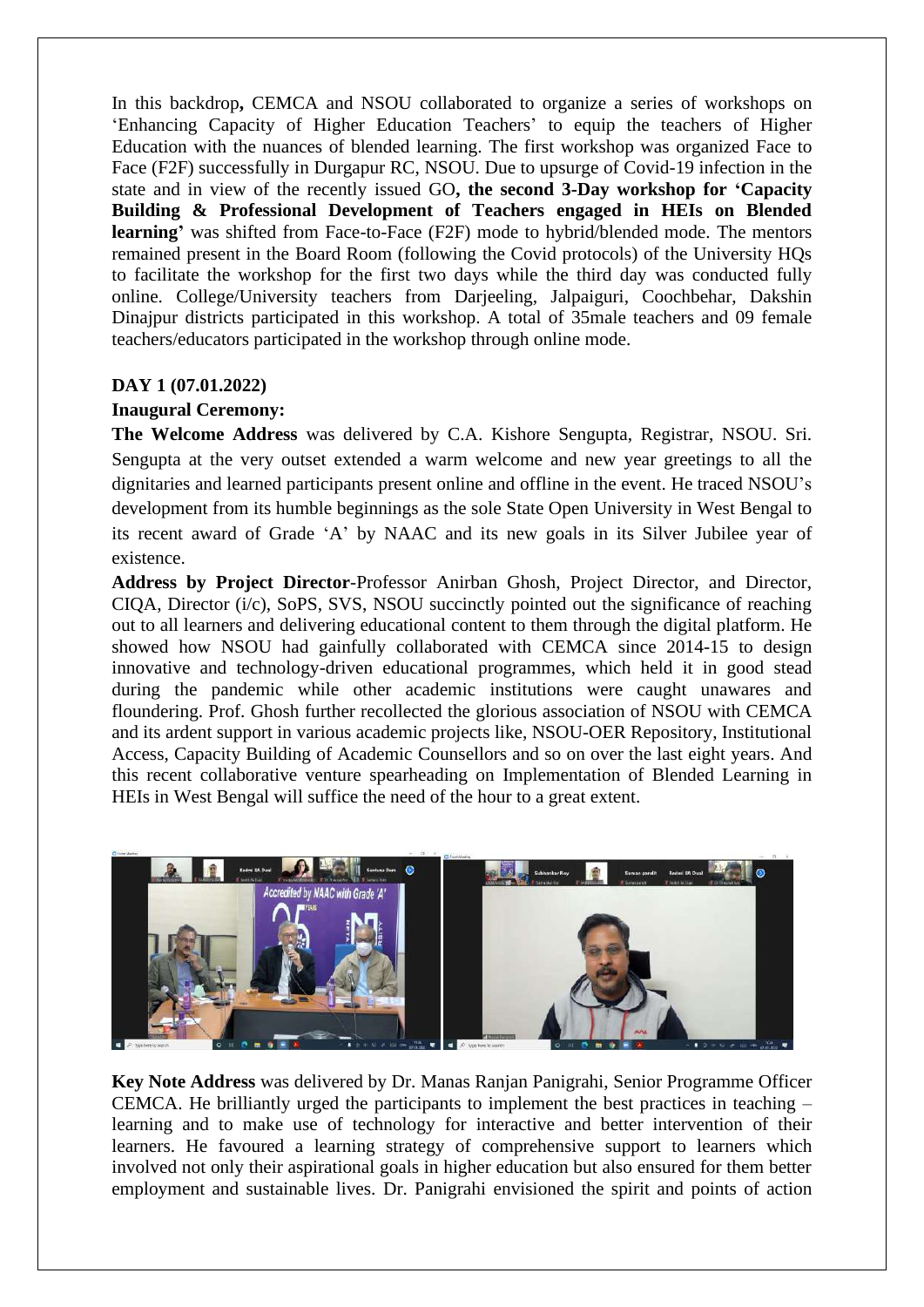scripted in NEP 2020 reverberating with ICT integrated education. He focussed on how blended learning can meet the need-based learning of the millennials and equip the facilitation process.

**The Presidential Address** was delivered by Professor Subha Sankar Sarkar, Hon'ble Vice Chancellor, NSOU. Professor Sarkar pointed out how open universities like NSOU had breached the digital divide by adopting various measures in its goal to 'reach the unreached'. He also reiterated the role of open and distance learning in fostering skills and disseminating education to all strata of the society. He deliberated that the same had been acknowledged by NEP 2020 which had laid special emphasis on online education. He lauded the objectives of the workshop and wished it fruition.

**Vote of Thanks** was proposed by Sri Santanu Dam, Dy. Director, Jalpaiguri RC, NSOU.

Dr. Papiya Upadhyay, Project Coordinator and Assistant Professor, School of Education, NSOU **compered** the inaugural event.

#### **Technical Session:**

**Session 1** aptly commenced with a brief 'Introduction to Blended Learning' by the Project Director, Prof. Anirban Ghosh which set the tone of the sessions to come.

**Session 2:** 'Ice-breaking Session on Competency Mapping (splitting into five Breakout Rooms)'- Master Trainer Mr. Purandar Sengupta and Dr. Shaunak Roy in a warming-up session, divided the participants into groups and used 'competency mapping' to elicit the psycho-social competencies of the participants as the true identifier of their respective personalities, which they in turn could use later to understand their learners better.

*Session 3***:** 'Introduction to Blended Learning & Orientation to "Edutainment" as a Pedagogical Tool in Blended Learning'-The resource persons oriented the educators towards blended learning as a tool of joyful learning i.e., Edutainment, so that they could make their classes entertaining to their learners.

**Session 4:** ICT tools in a Blended Learning Context, Introduction to ICT Tools & its Relevance in Higher Education Mind Mapping using ICT Tools using hands-on approach) - In the last session of the first day, the participants were given an idea of the relevant ICT tools which they could use in their classes. They were trained for 'mind mapping', using these tools for divergent as well as convergent thinking.



#### **DAY 2 (08.01.2022)**

*Session 5 and Session 6***:** 'Facilitation with Participatory Tools and Methods'- These two interesting sessions introduced the participants to participatory analysis, motivational success stories, appreciative inquiry, behaviour modelling, paraphrasing, probing, design thinking, situational planning among other innovative teaching-learning strategies.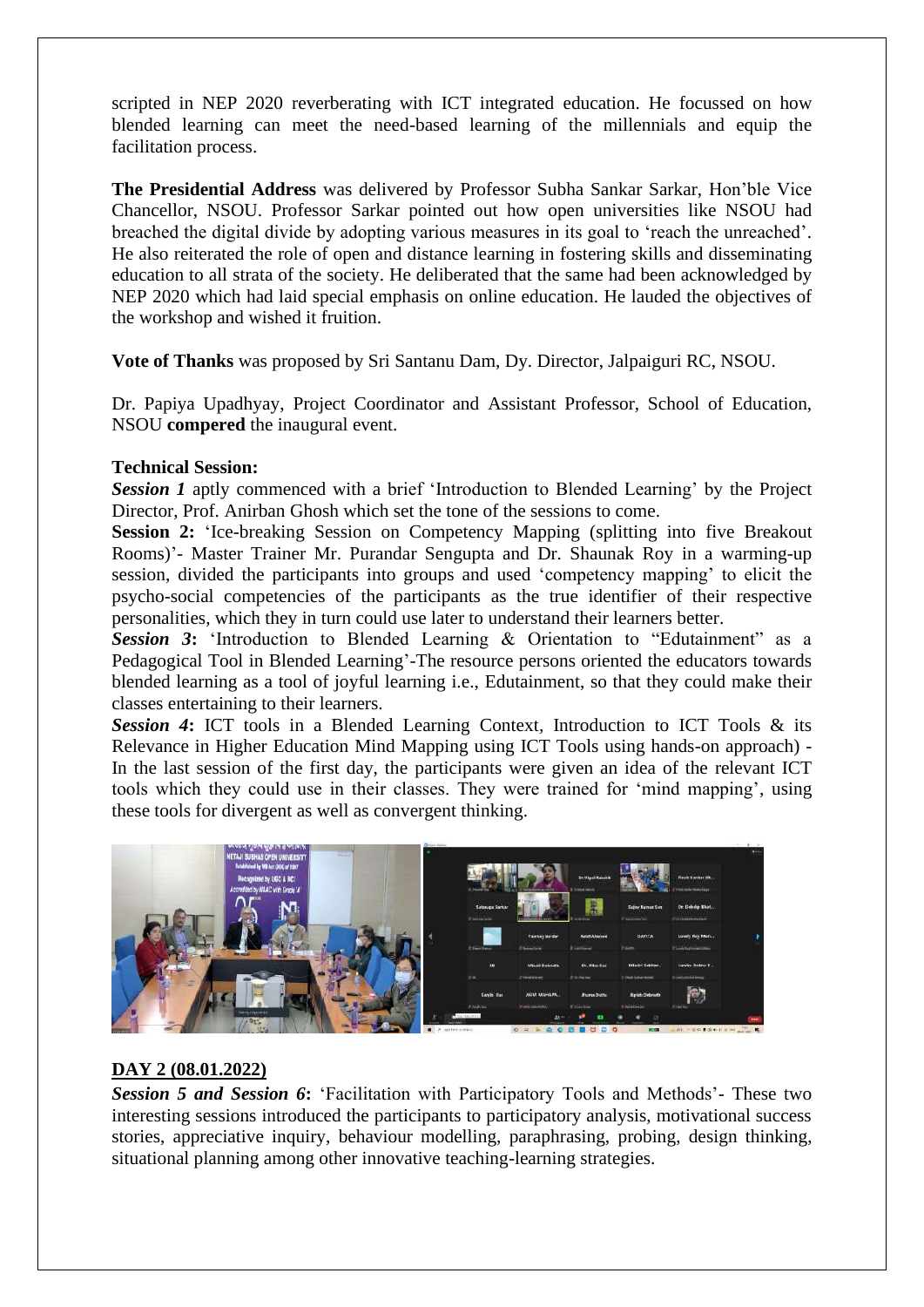**Session 7:** 'ICT Tools in a Blended Learning Context, Gamifying the classroom, Creating Quizzes, Creating Infographics'- These ICT tools were explained in details by providing many examples and their role in collaborative and participatory learning was emphasized by Dr. Shaunak Roy.

**Session 8:** 'Activity Sessions'- Learning by activity proved to be a very popular with the participants. The energy during the Escape Room Game was palpable. The link to venture into the game was posted in the dedicated Workshop WhatsApp group for participation. Each and every participant responded with enthusiasm to crack the game. This led to a joyful learning

#### **DAY 3 (09.01.2022)**

*Session 9***:** 'Effective Learning Models in Higher Education'- The participants were introduced with Situation driven learning. Resources related to this were shared beforehand by the mentors for readiness among the participants. It was ideated properly through roleplaying among participants. This session instilled means of upskilling problem-solving behaviour among learners. This session also surfaced the ideas of direct and indirect counselling process between facilitator and learner. In addition to this, various learning models were discussed which could be used by them effectively to facilitate and engage their learners. The next phase of the session dealt with demonstration on some ICT tools.

**Session 10:** 'Discussion on Programme Output, O & A, Wrapping Up': Master Trainer and CEMCA Resource person Purandar Sengupta encouraged the participants to discuss the outputs that had emerged during the 3 day-long sessions. The learners made many relevant points and their queries were answered with expertise by both the resource persons.

**Wrapping Up**-It was concluded that the workshop had trained the educators to engage in dialogue driven intervention, participatory learning, collaborative learning, discovery learning, experiential learning and last but not the least, joyful learning.



**Valedictory session:** At the end, the participants shared their views and experiences on the workshop. They appreciated all the learning materials provided to them. They lauded the role of the resource persons and the project team members in organizing a truly interactive and innovative workshop and hoped NSOU and CEMCA would conduct further programmes to enhance the capacity of teachers. Professor Ghosh rightly pointed out that NSOU was the only educational institution in West Bengal to have organized such capacity building workshops on implementation of blended learning.

#### **Outcome of the workshop:**

The workshop established the following capacity building and professional development outcomes to a large extent among the participants: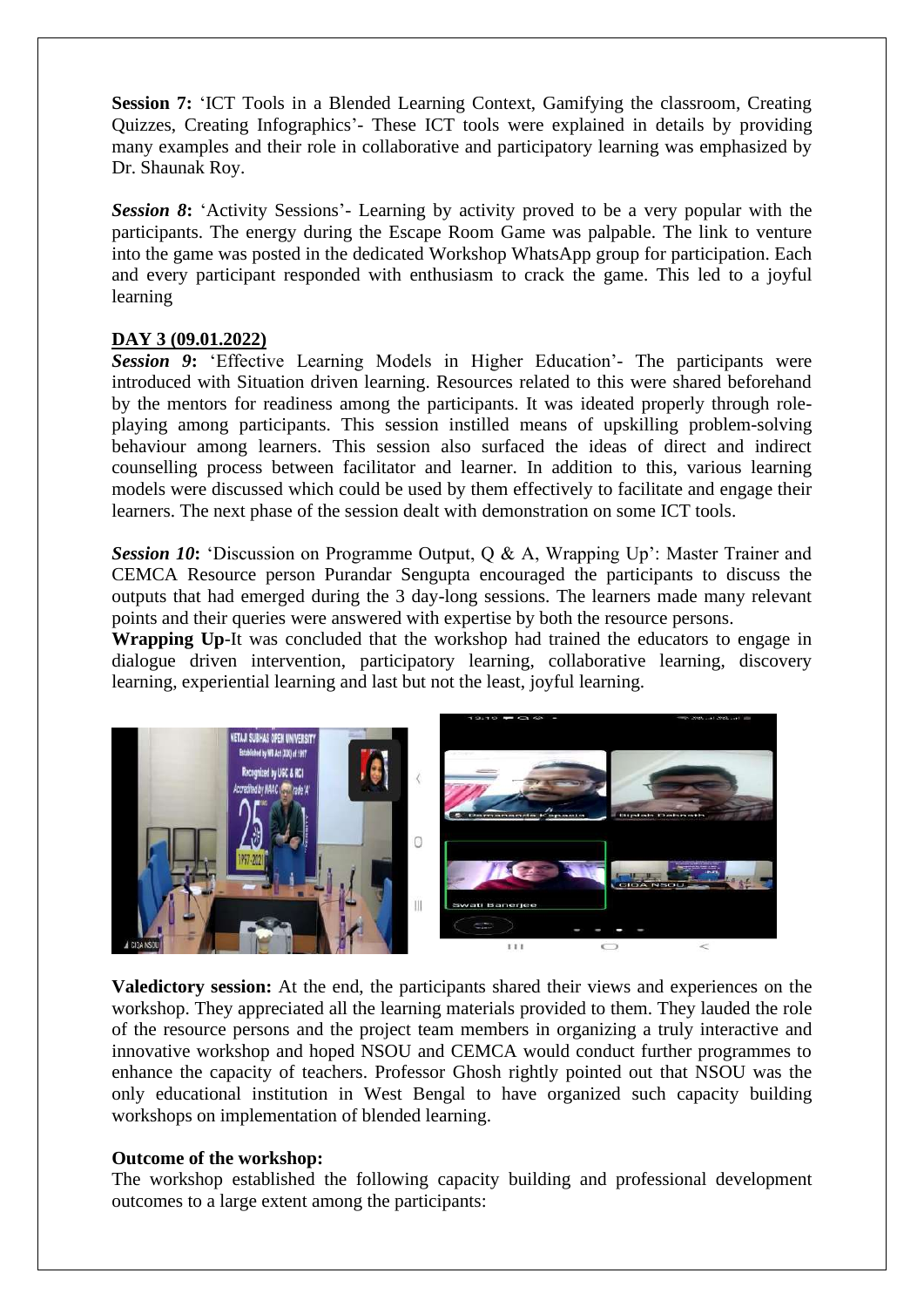- $\overline{+}$  A Collaborative, facilitating and innovating mindset were rekindled
- Various ICT tools, software and their blending with situation-based learning were integrated
- Understanding of Effective Learning Models and Cognitive-Behavioural Interventions, connecting with context and experiences
- $\overline{\phantom{a}}$  Elicited engaging activities and exercises to promote collaborative, facilitating and participatory learning environment

The **Vote of Thanks** was proposed by Dr. Papiya Upadhyay, Project Coordinator and Assistant Professor, School of Education.



**WORKSHOP SCHEDULE AND ACTIVITIES**





### **3-Day Workshop for 'Capacity Building & Professional Development of Teachers Engaged in HEIs on Blended Learning'**

#### **Date: 07-09 January 2022 Venue: Online Platform (Zoom) for NSOU Regional Centre Jalpaiguri**

**Objectives:** In view of capacity building and professional development of teachers for implementation of Blended Learning in HEIs, the objectives considered are:

- To improve the knowledge and skills of teachers/academics in higher education to develop and offer Online/Blended Course.
- To enable the staff/faculty members to the process of planning, designing, developing and delivering online courses.
- To adopt appropriate ICT tools and learning platforms as an adjunct to face-to-face teaching and to teach in a full online or distance learning context.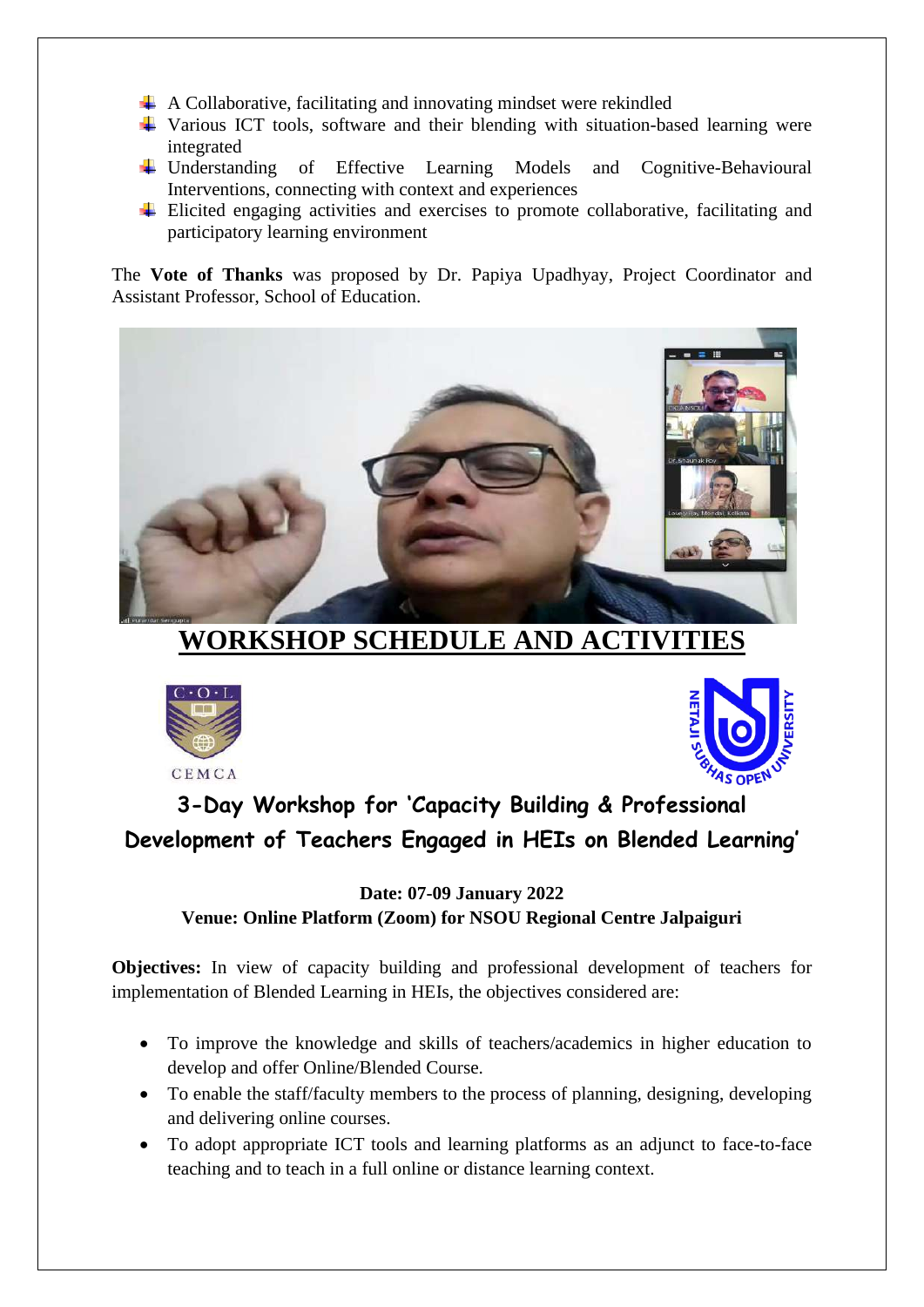• To find out the prospects and challenges of providing online/blended learning in the context of Higher Education Institutions in West Bengal.

#### **Methodology:**

The workshop will be conducted in the online mode due to the outbreak of the new variant of COVID-19. The mentors will follow the following activities during the training:

- ➢ Focused Group Discussion
- ➢ Role Play
- ➢ Story Telling
- ➢ Creative & Analytical Exercises
- ➢ Problem Solving Games
- ➢ Introspection
- $\triangleright$  Probing & eliciting pent up potential
- ➢ Fish Bowl Exercise
- $\triangleright$  Six Thinking Hats

#### **Learning Inputs:**

| <b>ICT Tools &amp; Software</b>                                                                                                                                                                   | <b>Effective Learning Models</b>                                                                                                                                                                                                                                                                                                                                                                                                                                                        | <b>Cognitive-Behavioural</b>                                                                                                                                                                                                                                                                                               |
|---------------------------------------------------------------------------------------------------------------------------------------------------------------------------------------------------|-----------------------------------------------------------------------------------------------------------------------------------------------------------------------------------------------------------------------------------------------------------------------------------------------------------------------------------------------------------------------------------------------------------------------------------------------------------------------------------------|----------------------------------------------------------------------------------------------------------------------------------------------------------------------------------------------------------------------------------------------------------------------------------------------------------------------------|
|                                                                                                                                                                                                   |                                                                                                                                                                                                                                                                                                                                                                                                                                                                                         | <b>Interventions</b>                                                                                                                                                                                                                                                                                                       |
| <b>PADLET</b><br>↘<br><b>POPPLET</b><br>⋗<br><b>FREE MIND</b><br><b>KIALO EDU</b><br>⋗<br><b>MENTIMETER</b><br><b>QUIZZIZ</b><br>⋗<br><b>BOOK CREATOR</b><br>⋗<br>VIRTUAL ESCAPE -<br><b>ROOM</b> | Successive Approximation<br>Model<br><b>Individualized Instruction</b><br>Model<br><b>Problem Based Learning</b><br>Model<br>Discovery Learning Model<br><b>Action Learning Model</b><br>Collaborative Learning<br>$\bullet$<br>Model<br><b>Learning Retention Model</b><br><b>Component Display Model</b><br><b>Elaboration Model</b><br>$\bullet$<br>Cognitive Load Reduction<br>Bloom's Taxonomy &<br><b>TLO</b><br><b>Generative Learning Model</b><br><b>Backward Design Model</b> | Design Thinking<br>Mind Mapping<br><b>Affinity Diagram</b><br>Venn Diagram<br><b>Outcome Mapping</b><br>Force Field analysis<br><b>Identification of Critical</b><br><b>Success Factors in</b><br><b>Success Story</b><br>Case Analysis & Problem<br>Solving<br>Logical Sequencing<br><b>Logical Framework</b><br>Analysis |

## **Workshop Schedule**

### **DAY 1 (07.01.2022)**

| <b>Time</b>                                  | Event                                                                                                                                                           |
|----------------------------------------------|-----------------------------------------------------------------------------------------------------------------------------------------------------------------|
| 10:30 AM                                     | Joining through the Zoom Link                                                                                                                                   |
| $11.00$ AM $- 11.30$ AM $\vert \blacksquare$ | <b>Inaugural Ceremony</b><br>Welcome Address by C.A. Kishore Sengupta, Registrar, NSOU<br>Address by Project Director, Professor Anirban Ghosh, Director,<br>п. |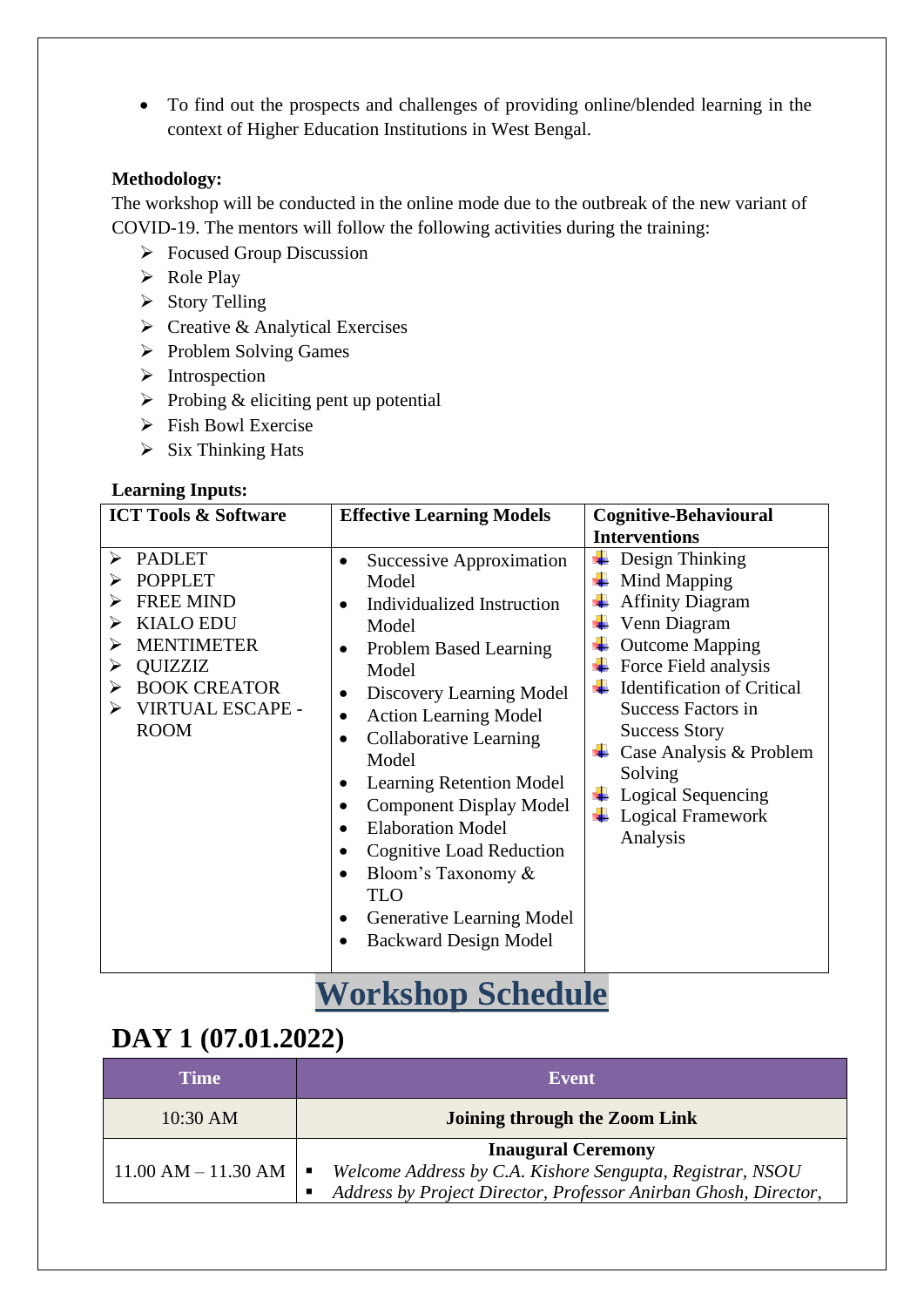|                         | CIQA, NSOU                                                                |  |  |  |  |
|-------------------------|---------------------------------------------------------------------------|--|--|--|--|
|                         | Key Note Address by Dr. Manas Ranjan Panigrahi, Sr. Programme             |  |  |  |  |
|                         | Officer, CEMCA                                                            |  |  |  |  |
|                         | Presidential Address by Professor Subha Sankar Sarkar, Hon'ble            |  |  |  |  |
|                         |                                                                           |  |  |  |  |
|                         | V.C., NSOU                                                                |  |  |  |  |
|                         | Vote of Thanks by Sri. Santanu Dam, Dy Director, Jalpaiguri RC,           |  |  |  |  |
|                         | <b>NSOU</b>                                                               |  |  |  |  |
|                         | <b>Session 1:</b> Introduction to Blended Learning (by Professor Anirban  |  |  |  |  |
| $11.30$ AM $- 12.00$ AM | Ghosh, Director, CIQA, NSOU)                                              |  |  |  |  |
|                         |                                                                           |  |  |  |  |
| $12.00$ AM $- 12.15$ PM | Tea/ Water Break                                                          |  |  |  |  |
|                         |                                                                           |  |  |  |  |
| $12.15$ PM $- 1.30$ PM  | <b>Session 2:</b> Ice-breaking Session on Competency Mapping (using       |  |  |  |  |
|                         | <b>Breakout Rooms</b> )                                                   |  |  |  |  |
|                         |                                                                           |  |  |  |  |
| $1.30$ PM $- 2.00$ PM   | Lunch                                                                     |  |  |  |  |
|                         | <b>Session 3:</b> Introduction to Blended Learning & Orientation to "Edu- |  |  |  |  |
| $2.00$ PM $-3.00$ PM    | tainment" as a Pedagogical Tool in Blended Learning                       |  |  |  |  |
|                         |                                                                           |  |  |  |  |
| $3.00$ PM $-3.15$ PM    | Tea Break                                                                 |  |  |  |  |
|                         |                                                                           |  |  |  |  |
|                         | <b>Session 4: ICT Tools in a Blended Learning Context:</b>                |  |  |  |  |
| $3.15$ PM $- 5.00$ PM   | Introduction to ICT Tools & its Relevance in Higher Education             |  |  |  |  |
|                         | Mind-mapping using ICT Tools (using hands-on approach)<br>п               |  |  |  |  |
|                         |                                                                           |  |  |  |  |

# **DAY 2 (08.01.2022)**

| <b>Time</b>             | Event                                                                                                                                                 |
|-------------------------|-------------------------------------------------------------------------------------------------------------------------------------------------------|
| $10.00$ AM $- 11.45$ AM | <b>Session 5:</b> Facilitation with Participatory Tools & Methods                                                                                     |
| $11.45$ AM $- 12.00$ PM | Tea Break                                                                                                                                             |
| $12.00$ PM $- 1.30$ AM  | <b>Session 6:</b> Facilitation with Participatory Tools & Methods (Cont.)                                                                             |
| $1.30$ PM $- 2.00$ PM   | Lunch                                                                                                                                                 |
| $2.00$ PM $-3.30$ PM    | <b>Session 7:</b> ICT Tools in a Blended Learning Context:<br>Gamifying the classroom<br><b>Creating Quizzes</b><br>п<br><b>Creating Infographics</b> |
| $3.30$ PM $- 3.45$ PM   | Tea Break                                                                                                                                             |
| $3.45$ PM $- 5.00$ PM   | <b>Session 8:</b> Activity Sessions                                                                                                                   |

## **DAY 3 (09.01.2022)**

| Time                   | Event                                                                                    |
|------------------------|------------------------------------------------------------------------------------------|
|                        | $10.00$ AM $- 12.30$ PM $\vert$ Session 9: Effective Learning Models in Higher Education |
| $12.30$ PM $- 1.00$ PM | <b>Session 10:</b> Discussion on Program Output, Q&As & Wrapping Up                      |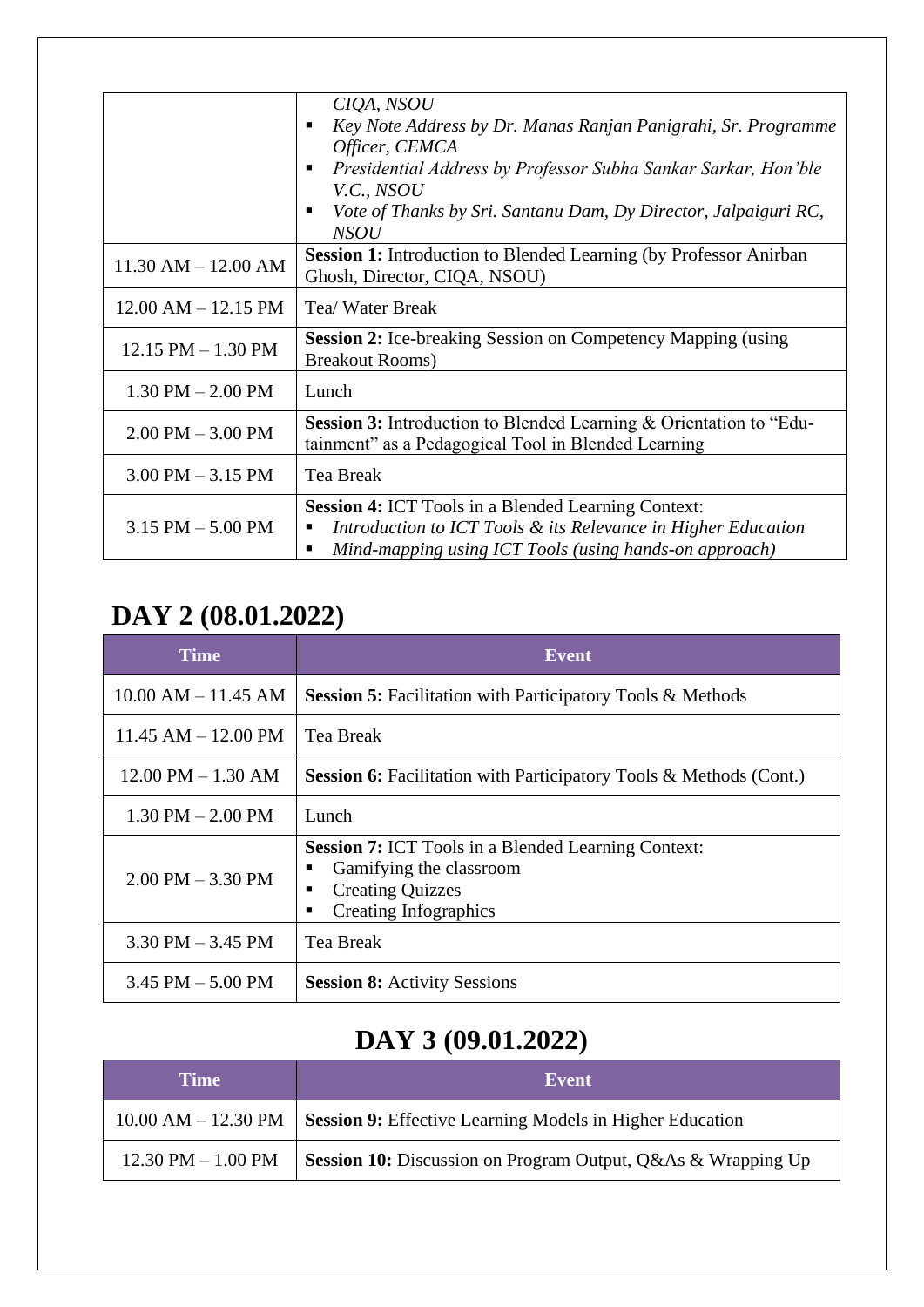#### 1.00 PM – 1.30 PM **Closing Ceremony**

#### **Resource Persons:**

*Mr. Purandar Sengupta Dr. Shaunak Roy*

#### **Project Coordinators**

Dr. Ritu Mathur Mitra Dr. Papiya Upadhyay *Associate Professor Assistant Professor, History, NSOU Education, NSOU*

#### **Project Director**

Professor Anirban Ghosh *Director, Centre for Internal Quality Assurance* Netaji Subhas Open University **E-mail: [workshop.cemca@gmail.com](mailto:workshop.cemca@gmail.com)**

## **Details of Participants**

| <b>SI</b><br>No. | Name of the<br><b>Faculty</b> | <b>Designation</b>     | <b>Name of the</b><br>University/C<br>ollege/<br><b>Institution</b> | Subject /<br><b>Specializat</b><br>ion | <b>Contact No.</b>        | <b>Whats</b><br>App No.     | <b>E-mail ID</b>                   |
|------------------|-------------------------------|------------------------|---------------------------------------------------------------------|----------------------------------------|---------------------------|-----------------------------|------------------------------------|
| 1.               | Abhijit<br>Sarkar             | Assistant<br>Professor | SBS Govt.<br>College                                                | Philosophy                             | 9614149364                | 961414936<br>$\overline{4}$ | abhijitsarkar.philo<br>@gmail.com  |
| $\overline{2}$ . | Arindam<br>Saha               | Assistant<br>Professor | Jalpaiguri<br>Govt. Engg.<br>College                                | Physics                                | 9832063564                | 983206356<br>4              | arindamjal@gmai<br>1.com           |
| 3.               | Arnab<br><b>Kumar Dutta</b>   | Assistant<br>Professor | Raiganj B.Ed<br>College                                             | Geography                              | 9775560498                | 977556049<br>8              | rikdutta8@gmail.<br>com            |
| 4.               | Ashif<br>Ahamed               | Assistant<br>Professor | Netaji<br>Subhas Open<br>University                                 | Zoology                                | 9647433902                | 964743390<br>2              | ashifahamed.sosci<br>@wbnsou.ac.in |
| 5.               | Asim<br>Mahapatra             | Assistant<br>Professor | Jalpaiguri<br>Govt. Engg.<br>College                                | Mechanical<br>Engineerin<br>g          | 9830728079                | 800115722<br>5              | a.mahapatra2000<br>@gmail.com      |
| 6.               | Asima<br>Sarkar               | Assistant<br>Professor | Ananda<br>Chandra<br>College                                        | English                                | 9679847367                | 967984736<br>7              | asima.sarkar@gm<br>ail.com         |
| 7.               | Bhajan<br><b>Basak</b>        | Assistant<br>Professor | Ananda<br>Chandra<br>College                                        | Political<br>Science                   | 9474146781<br>/7908194231 | 947414678<br>1              | bhajanacjal@gma<br>il.com          |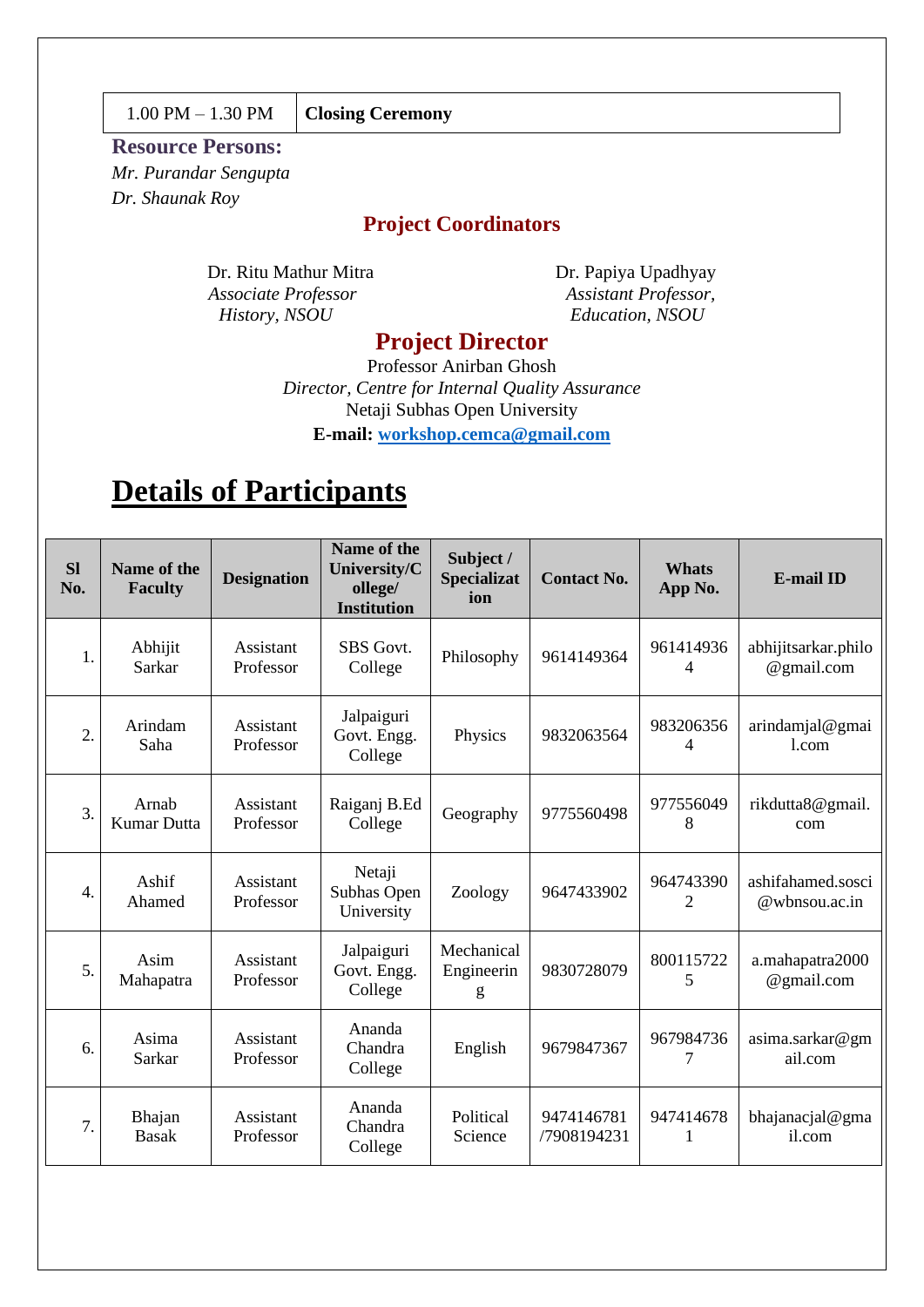| 8. | Biplab<br><b>Barman</b>      | <b>SACT</b>            | Birpara<br>College                             | History                                    | 9382366285                | 938236629<br>5                | biplab123987@g<br>mail.com       |
|----|------------------------------|------------------------|------------------------------------------------|--------------------------------------------|---------------------------|-------------------------------|----------------------------------|
| 9. | Biplab<br>Debnath            | Assistant<br>Professor | Coochbehar<br>College                          | English                                    | 9002567722                | 900256772<br>2                | biplabnet14@gma<br>il.com        |
| 10 | Dayita<br>Goswami            | SACT-2                 | Raigang<br>College                             | Education                                  | 9733371106                | 973337110<br>6                | dayitagoswami@<br>gmail.com      |
| 11 | Debdip<br>Bhattachrya        | Assistant<br>Professor | Sukanta<br>Mahavidyaly<br>a                    | Geography                                  | 9804171250                | 980417125<br>$\theta$         | debdip1983@gma<br>il.com         |
| 12 | Dinesh<br>Sharma             | Assistant<br>Professor | Siliguri<br>College                            | Nepali<br>poem                             | 9832397866                | 983239786<br>6                | slg.dineshsharma<br>@gmail.com   |
| 13 | Dr.Md.<br>Mohidur<br>Rahaman | Assistant<br>Professor | Chanchal<br>College                            | Bengali                                    | 7384450776                | 738445077<br>6                | mohidurrahaman4<br>70@gmail.com  |
| 14 | Gour Sundar<br>Ghosh         | Assistant<br>Professor | Ananda<br>Chandra<br>College                   | Education                                  | 9434181175/<br>9933415139 | 943418117<br>5                | goursundar.ac@g<br>mail.com      |
| 15 | Jhuma Dutta                  | Assistant<br>Professor | Jalpaiguri<br>Govt. Engg.<br>College           | Computer<br>Science and<br>Engineerin<br>g | 9681284864                | 968128486<br>4                | jhumadutta81@g<br>mail.com       |
| 16 | Kamalesh<br>Roy              | <b>SACT</b>            | Coochbehar<br>College                          | History                                    | 9641669971                | 731867971<br>$\boldsymbol{0}$ | kamaleshroy15@<br>gmail.com      |
| 17 | Lamhu<br>Dolma<br>Tamang     | Assistant<br>Professor | Malda<br>College                               | Geography                                  | 6295963172                | 983265383<br>$\theta$         | lamhutamang@g<br>mail.com        |
| 18 | Lovely Ray<br>Mondal         | Assistant<br>Teacher   | Khanna High<br>School for<br>Girls,<br>Kolkata | English<br>Language<br>Teaching<br>(ELT)   | 6290048959                | 629004895<br>9                | Lovely81mondal<br>@gmail.com     |
| 19 | Minati<br>Debnath            | Assistant<br>Professor | Netaji<br>Subhas<br>Mahavidyaly<br>a           | Bengali                                    | 9434450302                | 947489100<br>3                | minatidebnathnsm<br>@gmail.com   |
| 20 | Neladri<br>Sekhar<br>Mondal  | Assistant<br>Professor | Netaji<br>Subhas Open<br>University            | Environme<br>nt Science<br>(ENVS)          | 8900596304                | 890055630<br>4                | niladrism.sosci@<br>wbnsou.ac.in |
| 21 | Pinak Sankar<br>Bhattacharya | Assistant<br>Professor | Baneswar<br>Sarathibala<br>Mahavidyaly<br>a    | English                                    | 8437160299                | 843716029<br>9                | pinaksarkar@gma<br>il.com        |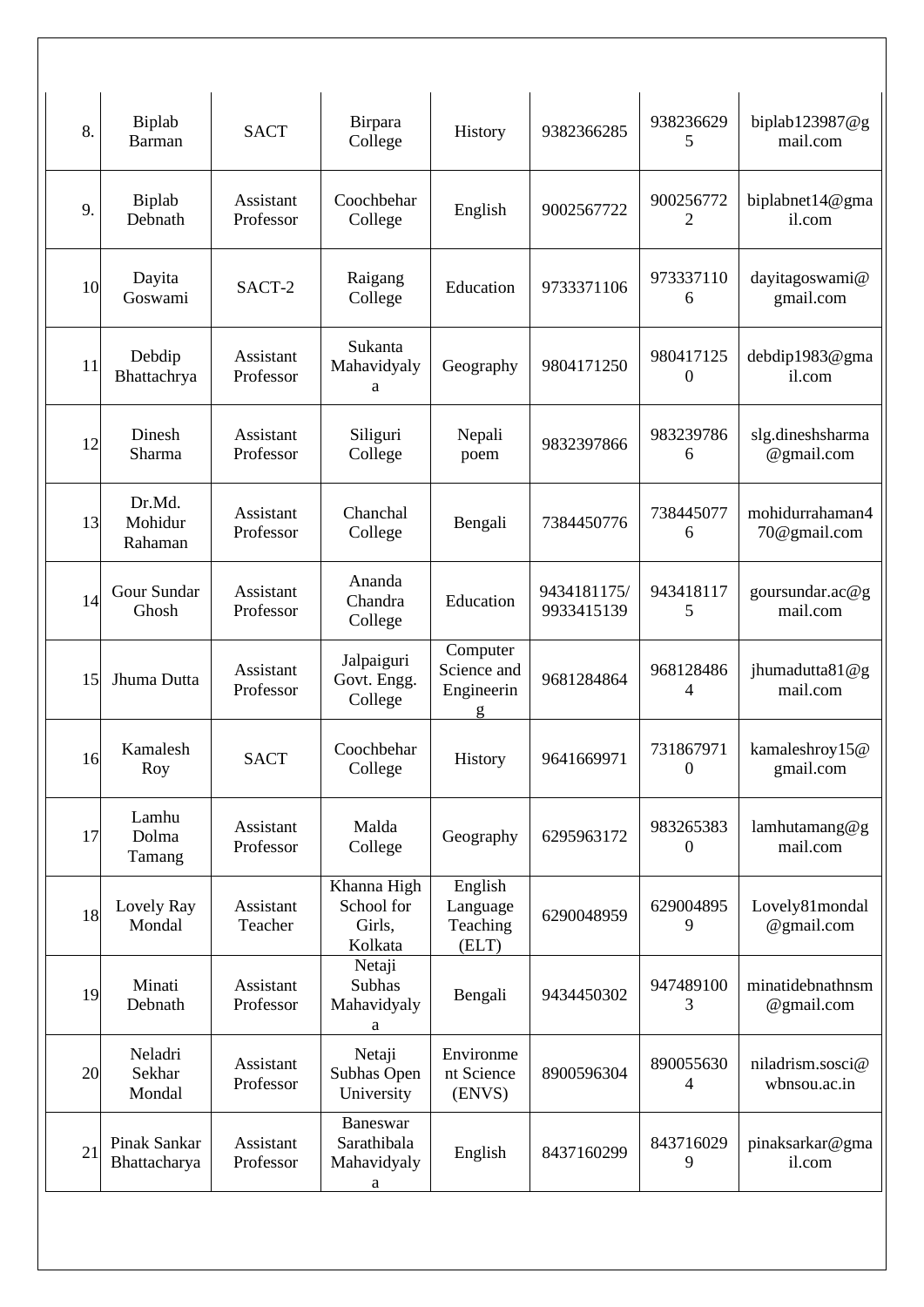| 22 | Pitas Das                   | Assistant<br>Professor     | Dewanhat<br>Mahavidyaly<br>a                | Sanskrit                                   | 7001538139                | 700153813<br>9 | pitasdas5@gmail.<br>com          |
|----|-----------------------------|----------------------------|---------------------------------------------|--------------------------------------------|---------------------------|----------------|----------------------------------|
| 23 | Ramananda<br>Kapasia        | SACT-2                     | Maynaguri<br>College                        | Environme<br>ntal Studies                  | 8942897581                | 894289758<br>1 | ramanandakapsia<br>@gmail.com    |
| 24 | Ranjit<br><b>Barman</b>     | Assistant<br>Professor     | Ananda<br>Chandra<br>College                | Sociology                                  | 9474966953                | 892721595<br>6 | ranjitsocinbu@g<br>mailcom       |
| 25 | Ratan<br>Murmu              | Assistant<br>Professor     | Malda<br>womens<br>college                  | Bengali                                    | 9593846925                | 959384692<br>5 | murmuratan@gm<br>ail.com         |
| 26 | Sanjib Das                  | Assistant Co-<br>ordinator | Sukanta<br>Mahavidyaly<br>a                 | Computer<br>Science                        | 98320 68885               | 97340<br>42675 | sdas735101@gma<br>il.com         |
| 27 | Satarupa<br>Sarkar          | Assistant<br>Professor     | Dhupguri<br>Girls'College                   | History                                    | 9641403138                | 964140313<br>8 | satarupa0555@g<br>mail.com       |
| 28 | Shrayasi<br>Datta           | Assistant<br>Professor     | Jalpaiguri<br>Govt. Engg.<br>College        | Information<br>Technology                  | 9475541678                | 947554167<br>8 | Shrayasi.datta@g<br>mail.com     |
| 29 | Souraditya<br>Chakraborty   | Assistant<br>Professor     | Parimal<br>Mitra Smriti<br>Mahavidyaly<br>a | Zoology                                    | 8250812426                | 825081242<br>6 | sourachak123@g<br>mail.com       |
| 30 | Sourav<br>Bandyopadh<br>yay | SACT-1                     | Raiganj B.Ed<br>College                     | Education                                  | 8389849983/<br>7872068174 | 838984998<br>3 | sourav.bindhi@g<br>mail.com      |
| 31 | Srinibas<br>Rana            | Assistant<br>Professor     | Jalpaiguri<br>Govt. Engg.<br>College        | Computer<br>Science and<br>Engineerin<br>g | 9635492728                | 963549272<br>8 | Srinibas.rana@cs<br>e.jgec.ac.in |
| 32 | Subhankar<br>Roy            | <b>SACT</b>                | Birpara<br>College                          | Education                                  | 8597909022                | 859790902<br>2 | subhakarroy9292<br>@gmail.com    |
| 33 | Sujoy Kumar<br>Sen          | Co-ordinator               | Siliguri<br>College                         | <b>Botany</b>                              | 9434464772                | 700140863<br>8 | sujoysen18@gma<br>il.com         |
| 34 | Supam<br><b>Biswas</b>      | Assistant<br>Professor     | Baneswar<br>Sarathibala<br>Mahavidyaly<br>a | History                                    | 9475963442                | 947596344<br>2 | sutulbiswas@gma<br>il.com        |
| 35 | Swadhin Jha                 | Assistant<br>Professor     | Dewanhat<br>Mahavidyaly<br>a                | History                                    | 9733134588                | 973313458<br>8 | swadhinmail@gm<br>ail.com        |